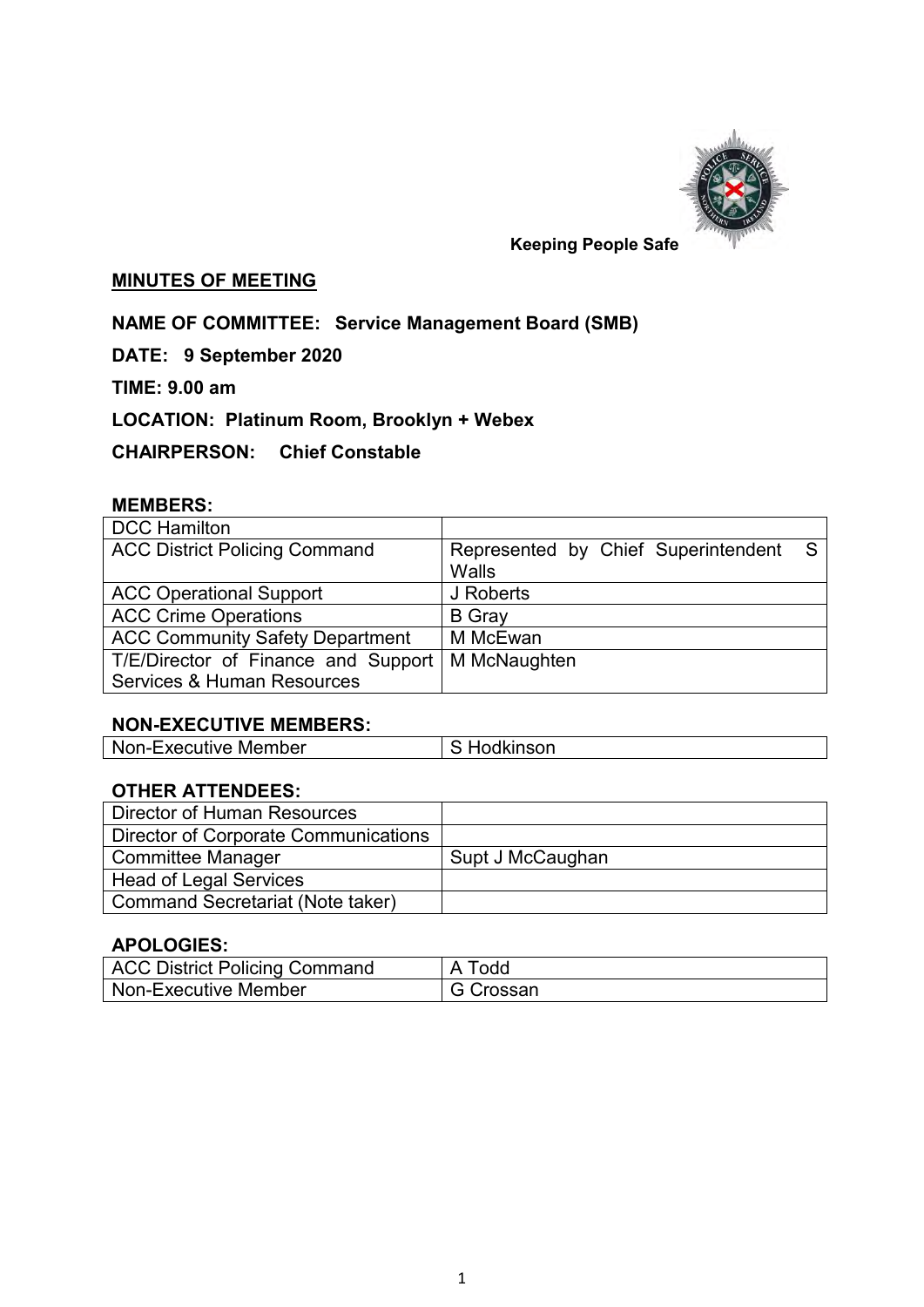# **ACTIONS assigned by the Chair are highlighted in blue text.**

| Item No |                                                                                                                                                                                                                                                                                                                                                                                                                                                                                                          |
|---------|----------------------------------------------------------------------------------------------------------------------------------------------------------------------------------------------------------------------------------------------------------------------------------------------------------------------------------------------------------------------------------------------------------------------------------------------------------------------------------------------------------|
| 1.0     | 127/20 Welcome and Apologies                                                                                                                                                                                                                                                                                                                                                                                                                                                                             |
|         |                                                                                                                                                                                                                                                                                                                                                                                                                                                                                                          |
| 2.0     | 128/20 Declaration of Conflict of Interest                                                                                                                                                                                                                                                                                                                                                                                                                                                               |
|         | The Chief Constable stated that as per decision taken at Service<br>Executive Board on 18 January 2017, in line with good corporate<br>governance practice as set out by the NI Audit Office, members and any<br>persons in attendance were to declare any conflict of interest with any<br>items on the agenda, which would be recorded in the minutes.                                                                                                                                                 |
| 3.0     | 129/20 Minutes of Previous meetings                                                                                                                                                                                                                                                                                                                                                                                                                                                                      |
|         | The minutes from the meeting on 12 August 2020 were approved.                                                                                                                                                                                                                                                                                                                                                                                                                                            |
| 4.0     | 130/20 Actions Arising from previous meetings                                                                                                                                                                                                                                                                                                                                                                                                                                                            |
|         | The outstanding actions were reviewed and updated and the action<br>register was updated accordingly.                                                                                                                                                                                                                                                                                                                                                                                                    |
| 5.0     | 131/20 Highlight Reports for Governance Boards                                                                                                                                                                                                                                                                                                                                                                                                                                                           |
|         | <b>Service Investment Board (SIB)</b>                                                                                                                                                                                                                                                                                                                                                                                                                                                                    |
|         | The Deputy Chief Constable provided a summary report on the meeting<br>of the Strategic Investment Board from 5 August 2020. Members were<br>informed that they should ensure that SIB receives notification where<br>contracts had been signed off. T/E/Director of Finance and Support<br>Services & Human Resources informed members that the medium term<br>investment strategy and capital plans would be reported through the<br>Service Investment Board and onto the Strategic Management Board. |
|         | Members noted the update provided.                                                                                                                                                                                                                                                                                                                                                                                                                                                                       |
| 6.0     | 132/20 Corporate Risk Register                                                                                                                                                                                                                                                                                                                                                                                                                                                                           |
|         | The Deputy Chief Constable briefed members on the proposed changes<br>to the corporate risk register. Members discussed raising the residual<br>risk rating to 15 and removing the In Year Funding risk from the<br>Corporate Register. The Head of Legal Services informed members<br>that the Legacy Discovery and Disclosure Risk would be updated for the<br>next meeting.                                                                                                                           |
|         | The Deputy Chief Constable stated that all Departmental Risk Registers<br>should be reviewed and updated regularly to ensure risks are<br>adequately managed.                                                                                                                                                                                                                                                                                                                                            |
|         | Decision: Increase residual rating of Terrorist Attack risk to 15 and<br>remove the In year funding risk from the Corporate Risk Register.                                                                                                                                                                                                                                                                                                                                                               |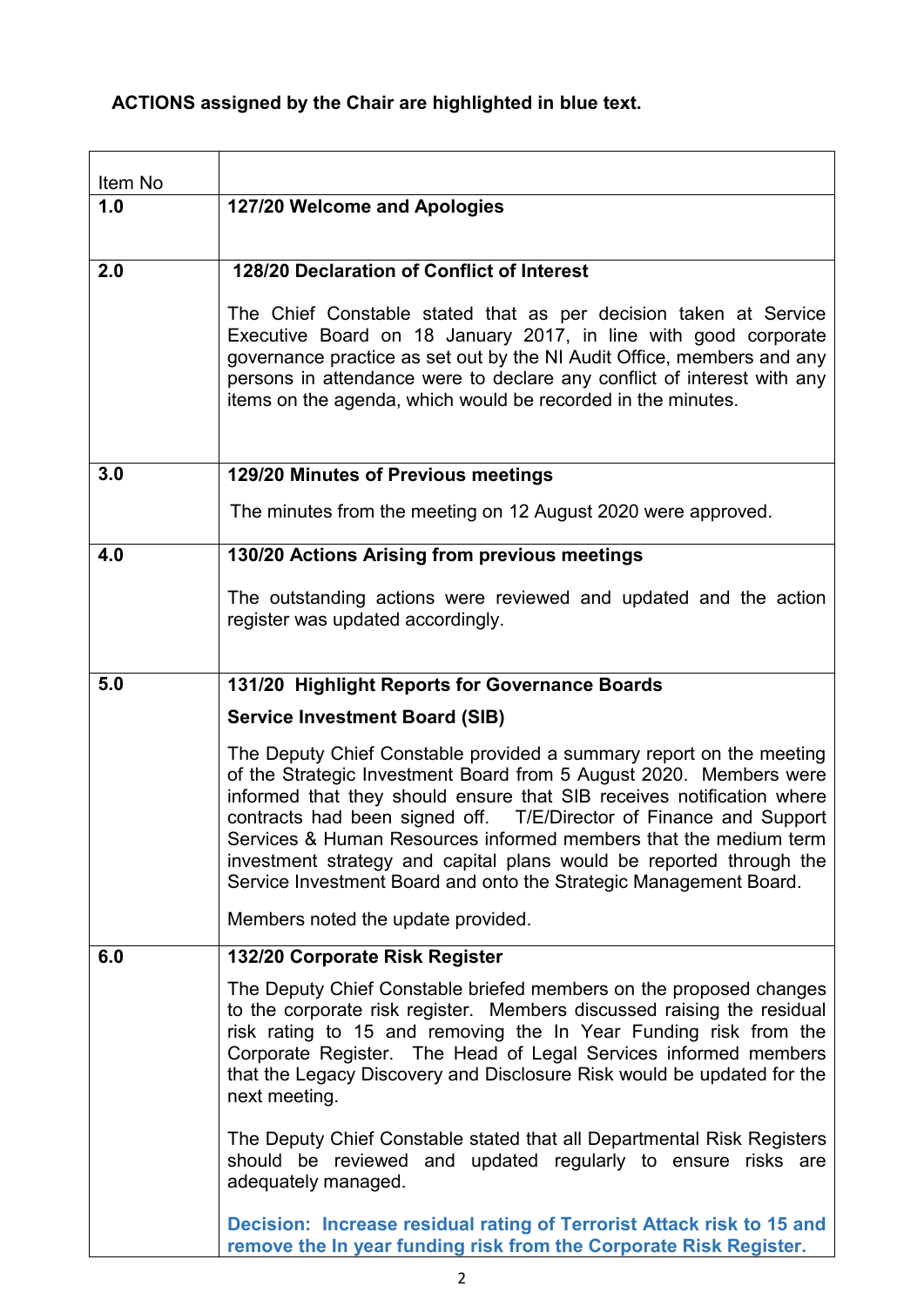| 7.0  | 133/20 Overview Report                                                                                                                                                                                                                                                                                                                                                                                                                                                                                 |
|------|--------------------------------------------------------------------------------------------------------------------------------------------------------------------------------------------------------------------------------------------------------------------------------------------------------------------------------------------------------------------------------------------------------------------------------------------------------------------------------------------------------|
|      | The Deputy Chief Constable briefed members on the current status of<br>the recommendations in the Overview Report. Members were informed<br>that PSNI had a total of 85 current recommendations. The number of<br>recommendations ready for discharge was 11. There were 13 overdue<br>high priority recommendations.                                                                                                                                                                                  |
|      | Members were asked to be mindful about accepting recommendations<br>that would require an audit system behind it to monitor.                                                                                                                                                                                                                                                                                                                                                                           |
|      | The ARAC chair advised that realistic dates for implementing<br>recommendations had improved. The Chief Constable stated that it was<br>agree with the findings but not to<br>possible<br>the<br>accept<br>to<br>recommendations for action and mitigation to address the findings in a<br>more cost effective way would be acceptable.                                                                                                                                                                |
|      | <b>Update Noted.</b>                                                                                                                                                                                                                                                                                                                                                                                                                                                                                   |
| 8.0  | 134/20 Human Resources Department Update                                                                                                                                                                                                                                                                                                                                                                                                                                                               |
|      | The Director of Human Resources provided members with a summary of<br>the Human Resources Highlight report which was previously circulated.<br>The summary concentrated on:                                                                                                                                                                                                                                                                                                                            |
|      | Representativeness – consideration of re-commissioning Barriers<br>to Recruitment research                                                                                                                                                                                                                                                                                                                                                                                                             |
|      | Impact of Covid on workforce availability                                                                                                                                                                                                                                                                                                                                                                                                                                                              |
|      | <b>Attendance Management</b>                                                                                                                                                                                                                                                                                                                                                                                                                                                                           |
|      | Promotion Processes and safety measures for promotion exams.                                                                                                                                                                                                                                                                                                                                                                                                                                           |
|      | <b>Action:</b><br>Bring a paper to SMB in December on Barriers to<br><b>Recruitment - Director of HR</b>                                                                                                                                                                                                                                                                                                                                                                                               |
| 14.0 | 140/20 Any Other Business (this agenda item was taken out of<br>order)                                                                                                                                                                                                                                                                                                                                                                                                                                 |
|      | <b>COVID</b>                                                                                                                                                                                                                                                                                                                                                                                                                                                                                           |
|      | Chief Superintendent Walls updated members on the current reported<br>cases of Covid 19 within the organisation and the effect this would have<br>on the availability of officers/staff available to deliver a Policing Service.<br>Members discussed the 3 options presented and decided that the Police<br>Service of Northern Ireland should continue with normalisation of the<br>workplace return and ensure correct processes and practices were in<br>place to minimise the impact of Covid 19. |
|      | The Chief Constable reiterated that the following parameters should be<br>put in place when considering an operational response:                                                                                                                                                                                                                                                                                                                                                                       |

 $\overline{\phantom{a}}$ 

T

٦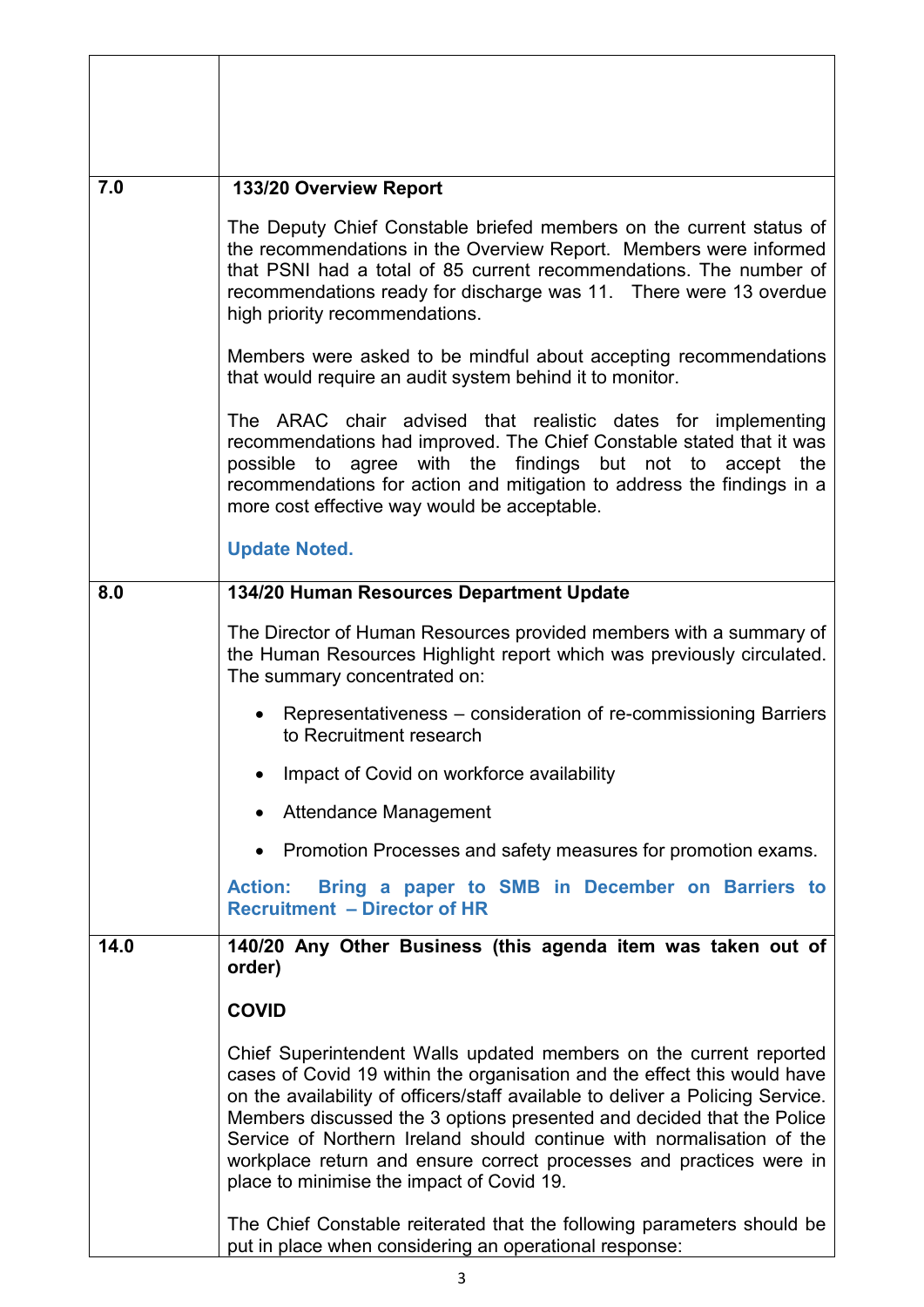|      | 1. Workplace distancing and hygiene<br>2. NPT numbers should not be touched<br>3. No return to 12 hour shifts                                                                                                                                                                                                                                                 |
|------|---------------------------------------------------------------------------------------------------------------------------------------------------------------------------------------------------------------------------------------------------------------------------------------------------------------------------------------------------------------|
|      | Chief Superintendent Walls updated members on the<br>current<br>arrangements for contact tracing, clinical support, audit team for<br>compliance, availability of data, mobilisation<br>plan,<br>custody,<br>communications strategy review and G4S challenge arrangements when<br>entering Police Estates.                                                   |
|      | Decision: Continue with normalisation of the workplace return and<br>ensure correct processes and practices were in place to minimise<br>the impact of Covid 19.                                                                                                                                                                                              |
|      | 140/20 Any Other Business (continued)                                                                                                                                                                                                                                                                                                                         |
|      | <b>Paper Submissions</b>                                                                                                                                                                                                                                                                                                                                      |
|      | The Chief Constable reminded members about the importance of timely<br>submission and standard of updates/papers for the SMB. New papers<br>should be submitted to the Deputy Chief Constable two weeks before<br>the final submission date with full consultation complete and paper<br>socialised with Senior Executive Team before relevant Board meeting. |
|      | The following papers were agreed for October SMB.<br>Spit and Bite Guard<br>• Digital Strategy<br>• Corporate Branding<br>• Reward + Recognition<br>• Enniskillen Custody<br>• ARAC Annual Report and Revised Terms of Reference                                                                                                                              |
| 10.0 | 136/20 Efficiency Strategy (this agenda item was taken out of<br>order)                                                                                                                                                                                                                                                                                       |
|      | T/E/Director of Finance and Support Services & Human Resources<br>provided members with an overview of Efficiency Strategy v 4 that<br>reflected the changes suggested at the Strategic Management Board on<br>12 August 2020.                                                                                                                                |
|      | Action: Reconsider the inclusion of Rank/Ratio project and add<br>timelines to an efficiency plan in support of the strategy.<br><b>T/E/Director of Finance and Support Services &amp; Human Resources</b>                                                                                                                                                    |
|      | Decision: Efficiency Strategy v4 accepted as final strategy.                                                                                                                                                                                                                                                                                                  |
|      | Decision: Monitor the Efficiency Strategy through the Strategic<br><b>Management Board.</b>                                                                                                                                                                                                                                                                   |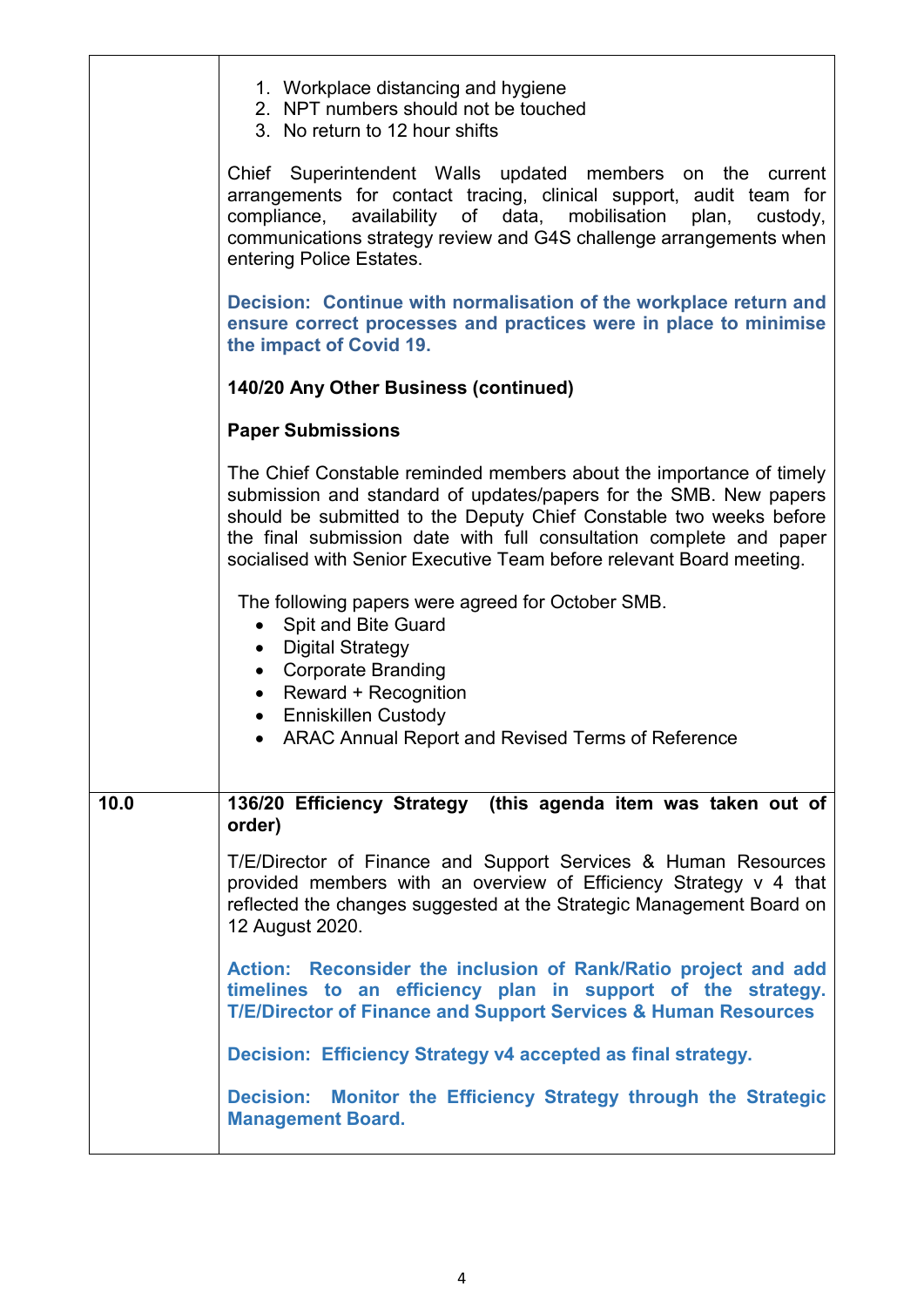|      | 10.45 am – The Chief Constable left the meeting and the Deputy Chief<br>Constable took over as Chair.                                                                                                                                                                                                                                                                        |
|------|------------------------------------------------------------------------------------------------------------------------------------------------------------------------------------------------------------------------------------------------------------------------------------------------------------------------------------------------------------------------------|
|      | 10.45am -10.55am - Members availed of a break                                                                                                                                                                                                                                                                                                                                |
|      |                                                                                                                                                                                                                                                                                                                                                                              |
| 9.0  | 135/20 Finance Report                                                                                                                                                                                                                                                                                                                                                        |
|      | T/E/Director of Finance and Support Services & Human Resources<br>updated members on the financial position at the end of August 2020.<br>Delays in the in-year Capital programme had resulted in the return of<br>£5.5m through October monitoring.                                                                                                                         |
|      | October monitoring and spending returns were submitted to the<br>Department of Justice.                                                                                                                                                                                                                                                                                      |
|      | The Department of Finance will commence using the HM Treasury 'Five<br>Case Model' for submission of business cases on 1 September 2020.<br>Business Cases, in preparation, can continue to be submitted in the<br>current format up until September 2021.                                                                                                                   |
|      | <b>Update noted.</b>                                                                                                                                                                                                                                                                                                                                                         |
| 11.0 | <b>137/20 Mediation Update</b>                                                                                                                                                                                                                                                                                                                                               |
|      | T/Executive of Human Resources updated members on how the<br>mediation scheme had embedded into the organisation.<br><b>Members</b><br>discussed the impact of Covid 19 on rollout and the number of persons<br>trained as mediators. Members acknowledged the positive results from<br>where Mediation was used successfully and agreed that the scheme<br>should continue. |
|      | <b>Update noted.</b>                                                                                                                                                                                                                                                                                                                                                         |
| 12.0 | 138/20 PSNI/AGS Covid Review                                                                                                                                                                                                                                                                                                                                                 |
|      | ACC Operational Support Department updated members on the report<br>previously circulated. The findings were covered under the 5 areas of<br>preparedness, response, operational policy, resilience and recovery and<br>focused on points of learning and future opportunities.                                                                                              |
|      | Decision: Report, findings and recommendations were accepted.                                                                                                                                                                                                                                                                                                                |
|      | <b>Action: ACC Operational Support</b>                                                                                                                                                                                                                                                                                                                                       |
|      | 1. Finalise document (adhering to Corporate Branding<br><b>Guidelines)</b>                                                                                                                                                                                                                                                                                                   |
|      | 2. Prepare letters for Chief Constable's signature for finalised<br>report to be highlighted with Northern Ireland Policing Board<br>and HMIC                                                                                                                                                                                                                                |
|      | 3. Take forward further collaboration in<br>secondments/embedded officers                                                                                                                                                                                                                                                                                                    |
|      | 4. Organise a Cross Border lockdown exercise                                                                                                                                                                                                                                                                                                                                 |